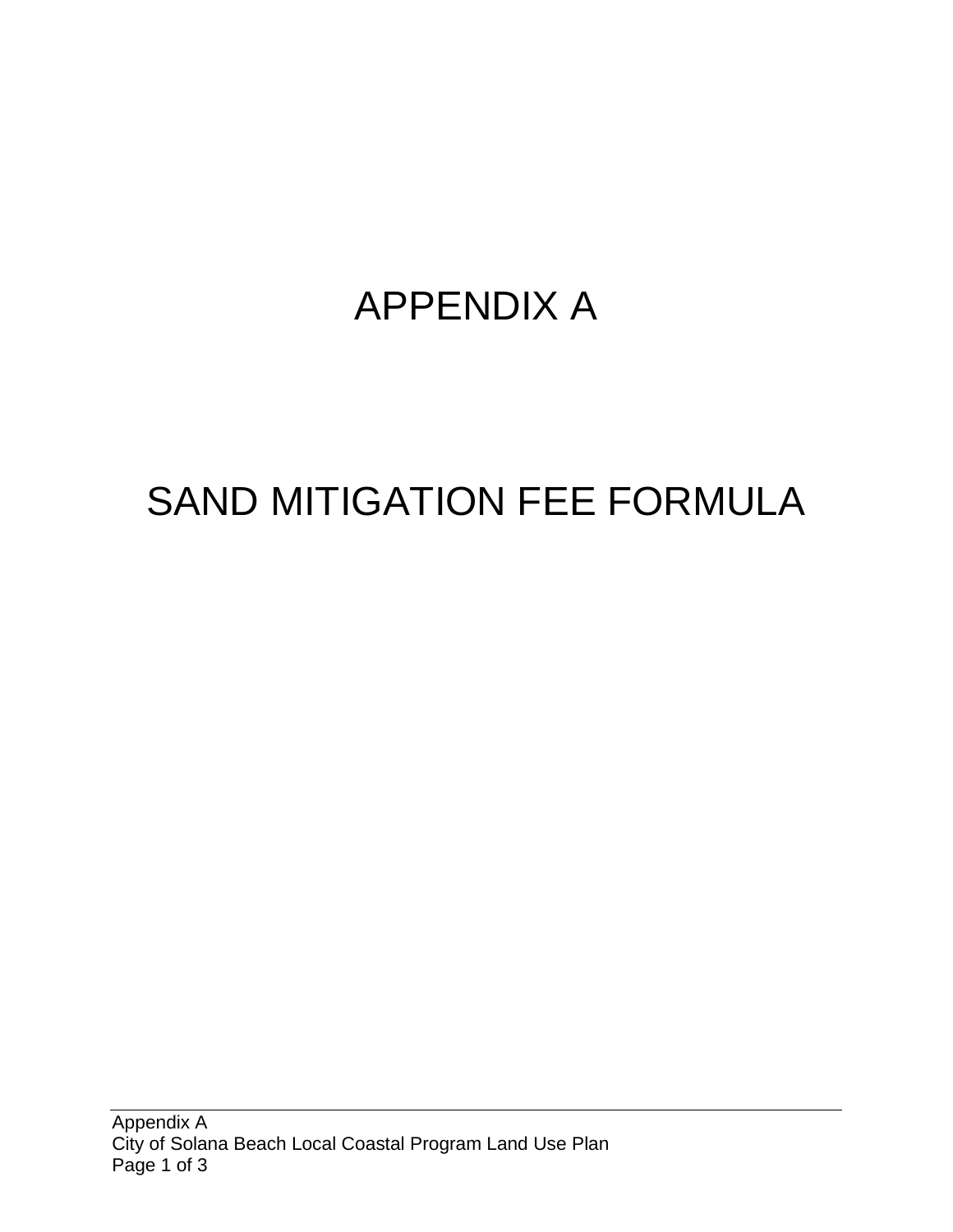### **SAND MITIGATION FEE FORMULA**

In conformance with the February 2013 approved LCP LUP, Bluff Property Owners who construct Coastal Structures shall pay the City a Sand Mitigation Fee as detailed below. The Sand Mitigation Fee formula is based on the California Coastal Commission formula and is described below.

Any Public Recreation Fee or Land Lease Fee must not be duplicative with the City's Sand Mitigation Fee. Until such time as a final Public Recreation Fee or Land Lease Fee is adopted by the City following Coastal Commission certification of the LUP, the City will continue to impose an interim fee deposit in the amount of \$1,000 per linear foot to be applied as a credit toward the Public Recreation / Land Lease Fee.

Both the Sand Mitigation Fee and the Public Recreation / Land Lease Fee deposit will be imposed as conditions of approval of any discretionary permit and will be payable to the City at the time the discretionary permit is issued.

The Public Recreation / Land Lease Fee remains under the jurisdiction of the California Coastal Commission and the California State Lands Commission until the City has a certified LUP. The City will support the California Coastal Commission and the California State Lands Commission in their effort to develop a consistent statewide fee methodology.

The Sand Mitigation Fee is based on the following California Coastal Commission formula:

#### **Sand Mitigation Fee = Sand Cost x Vb**

**Sand Cost** means the cost equivalent of one cubic yard of sand assuming a minimum of 100,000 cubic yards of Beach Quality Sand is purchased and delivered to the beach.

**Vb** is the cubic yards of Beach Quality Sand, between the landward face of the Bluff Retention Device and the seaward property line of the Bluff Property to be protected, that would be supplied to the beach but for the qualifying Bluff Retention Device, based on the Erosion Rate, 20-year permit duration, and actual bluff geometry. Subject to the above, and unless site-specific information submitted by the Bluff Property Owner demonstrates otherwise, **Vb** is determined by the following formula:

 $V_b = (S \times W \times L) \times [(R \times h_s) + (1/2h_u \times (R + (R_{cu} - R_{cs})))]/27$ .